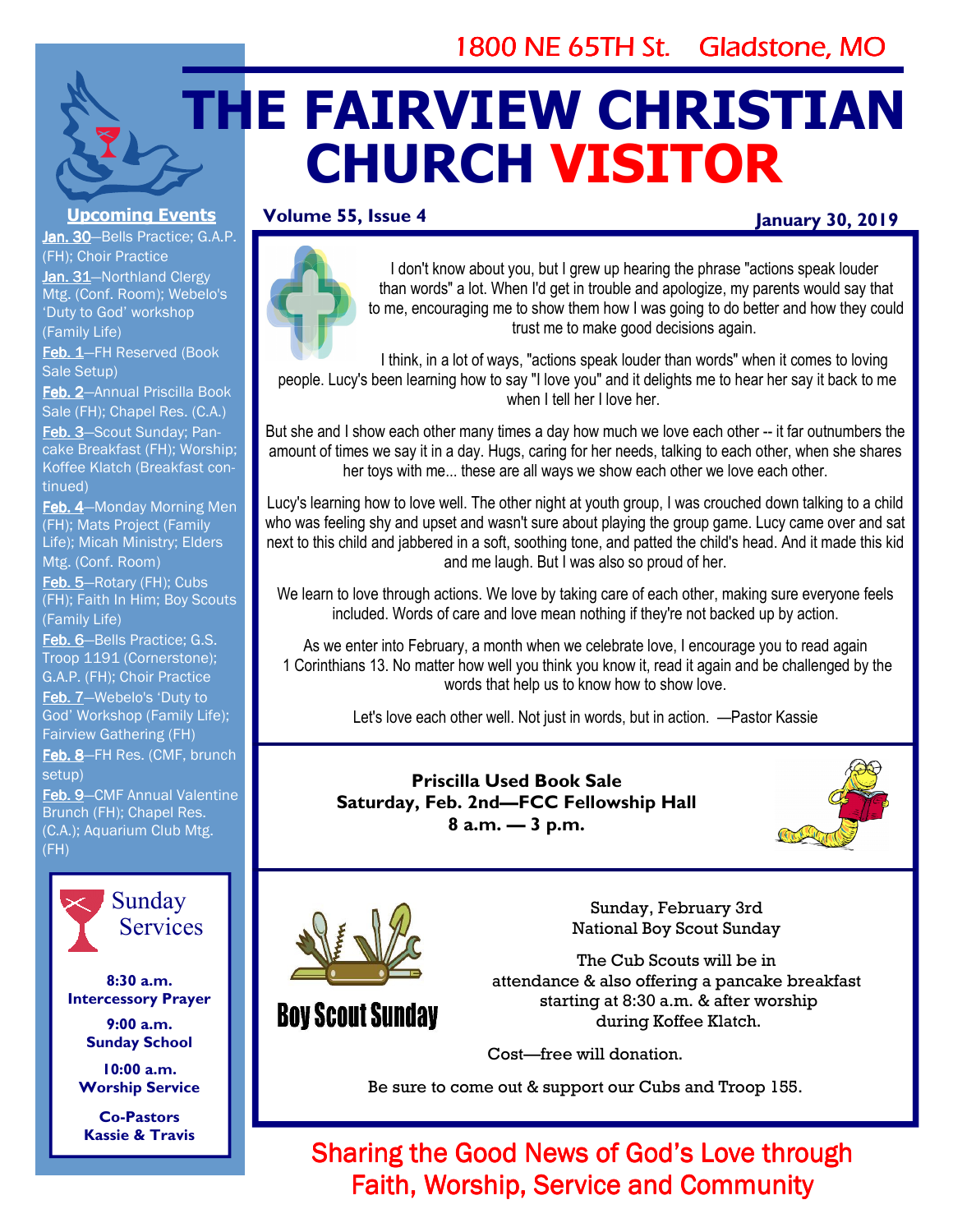# **Page 2** WWW. **Page 2** WWW. **Page 2** WWW. **Page 2** WWW. **Page 2** WWW. **Page 2** WWW. **Page 2**



Fairview's CMF are selling tickets on Sundays' during Koffee Klatch for their Annual Valentine Brunch.

The **Brunch will be** taking place on **Saturday, Feb. 9th** at 10:00 am. in the Fellowship Hall.

Cost will be \$5.00 per person.

Don't miss this once a year opportunity hosted by Fairview's CMF group. Bring your friend, spouse or just come join us. *Everyone* **is invited!** 

Any questions, please contact Tom S.



**Classic Crowd Thursday, February 14th 11:30 a.m. Fairview—Fellowship Hall** 

We will be having ham & beans along with all of the wonderful potluck dishes that you bring to share.

Entertainment will be, the MoKan Reunion Band featuring fabulous 50's music !

#### **DIACONATE 2019 MANUALS**

If you have volunteered to be on the Diaconate for 2019, manuals have been printed.



There are 5 manuals left to be picked up. Your name is on your copy of the manual & can be found on the table outside of the Fellowship Hall.

> Monday, Feb. 4th Fairview will be helping to serve at Micah Ministries. We can always use more volunteers.

We will meet at Fairview on Monday, Feb. 4th at 4:15 p.m. Then we will leave by 4:30 p.m. to get there.

#### **February 7th—6 pm Discussion & Dinner**



Come and enjoy some

 fellowship and opportunities to grow in community and continue our discussions of Jesus' Parables.

> Please bring a side or dessert to share. Invite friends & neighbors!



#### **Fairview 2018 Giving Statements**

#### *Now available for pickup.*

 The 2018 giving statements can be found on the table outside of the Fellowship Hall & beneath the main bulletin board.

If you are expecting, & don't find a 2018 giving statement, let the office or Chris H. know.



Please look at your envelopes for 2019, we have a missing box.



Number 18 has been mistakenly removed from

the table, please double check at home to verify that you have the correct box.

 Let the office or Chris H. know if you find it or if you have it and were going to deliver it to the owner of it. Thank you.

#### **WEEK OF COMPASSION OFFERING**

This offering will be taken Sundays Feb. 17th and 24th.



#### **Can you imagine?**

We sometimes think that "imagination" means something escapist or illusory. Yet, imagination, is not something unreal or fake. No, it is essential to God's hope for creation. And God imagines a world where all are safe,

all are loved, all are fed.

Can you imagine these things? Through your gifts to Week of Compassion what we can imagine becomes ever more a reality for more and more people.